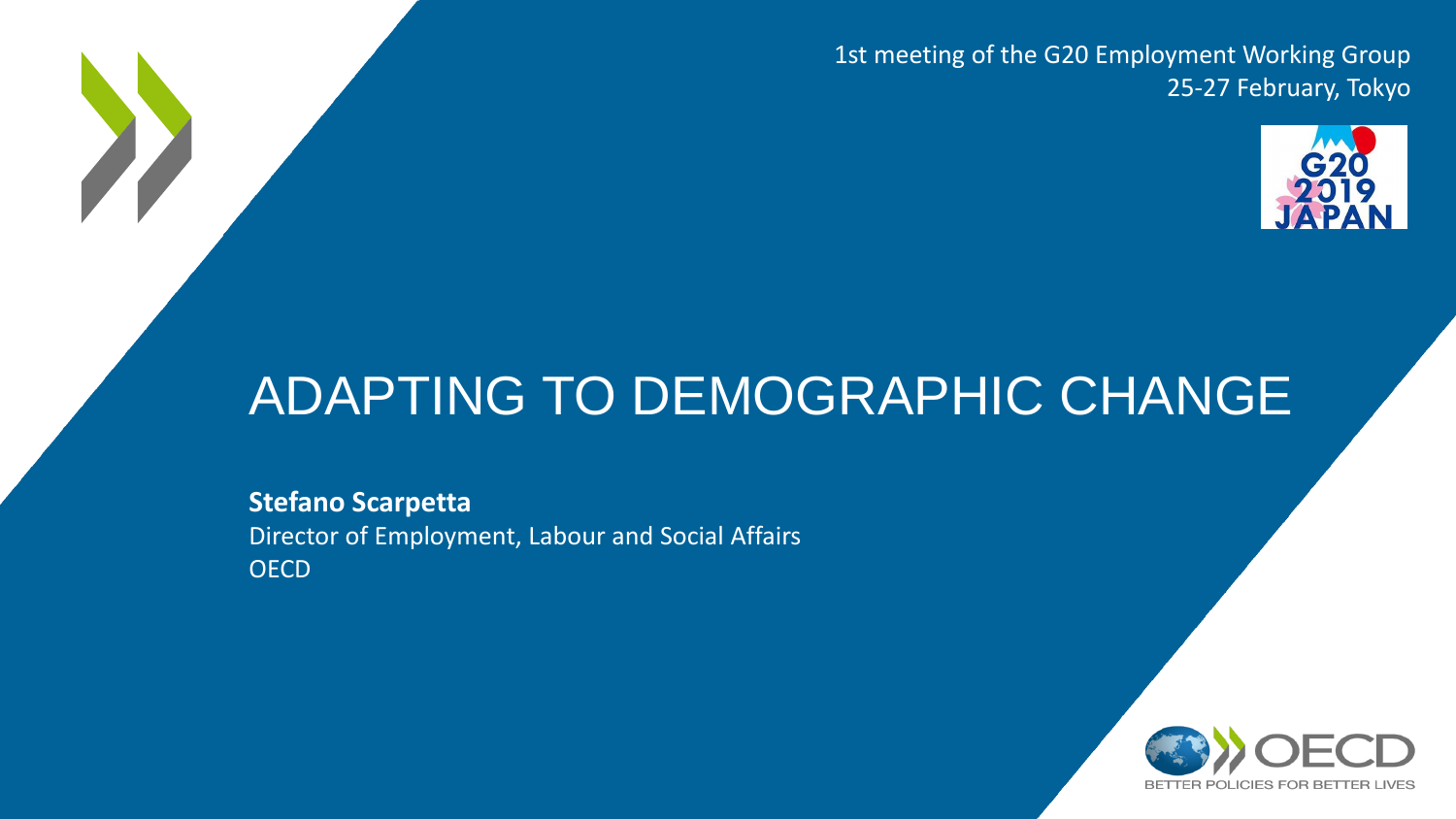

## G20 countries are getting older

#### Median age of the total population (in years)



Source: EU28: Eurostat estimates and projections; Australia, Brazil, Canada, France, Germany, Italy, Japan, Korea, Mexico, Spain, the United Kingdom and the United States: national estimates and projections; and, for the other countries: United Nations (2017), *World Population Prospects: The 2017 Revision*.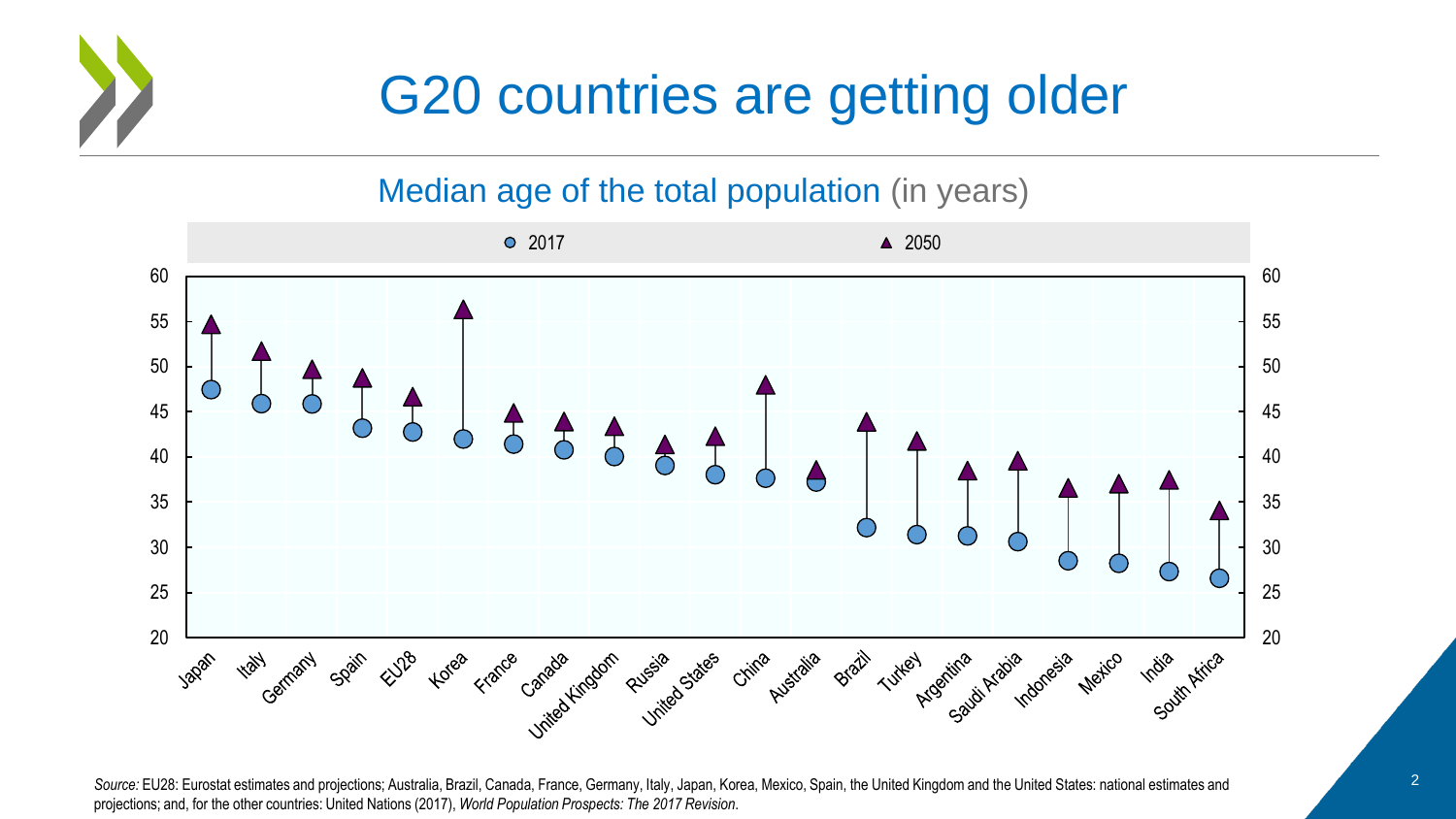

## Economic burden will increase unless participation is raised

#### Retirees per 100 workers, 2017 and 2050



period by gender and 5-year age groups remain constant at their average rate observed in the period 2008-17. The projections with delayed retirement are obtained in the same way but with exit rates from age 55 onwards adju Note: Retirees refer to all people aged 50 and over who are not in the labour force and workers to the total labour force. The baseline projections of the labour force are obtained by assuming that labour force entry and e by 20% (10% in India, Indonesia, Japan, Korea and Mexico, where participation rates for men and/or women are already very high at older ages), phased in over the period 2017-30. Source: OECD population and labour force projections database.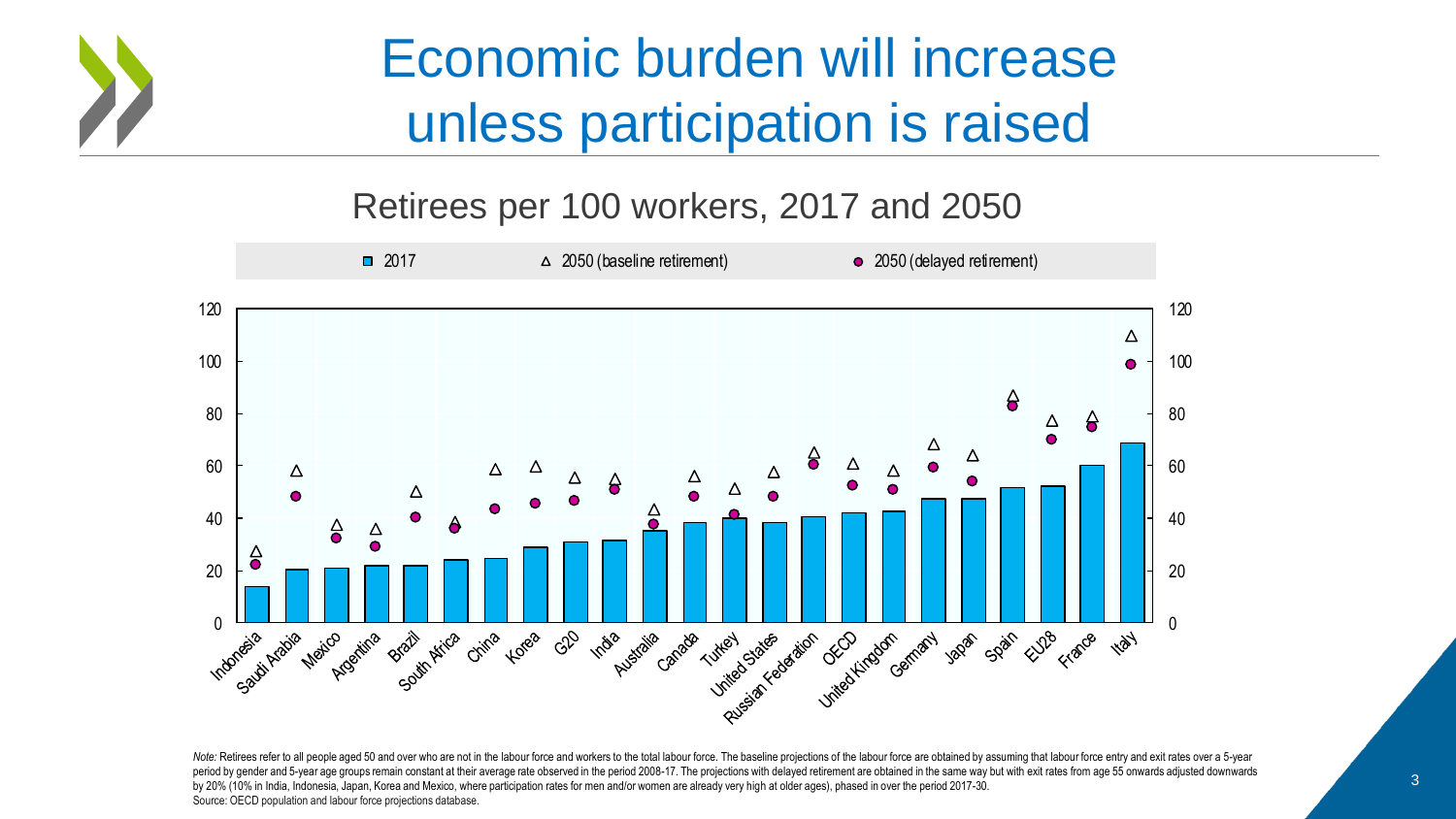

## Participation of older people is rising

Participation rate of persons aged 55-64, 2017 Change in participation rate of persons aged 55-64, 2007-2017

0 20 40 60 80 **Turkey** Saudi Arabia South Africa Russia Brazil India France Italy Mexico Spain China EU28 **OECD** Argentina United States Canada **Australia** United Kingdom Korea Indonesia **Germany** Japan -5 0 5 10 15 20 25 **Turkey** Saudi Arabia South Africa Russia Brazil India France Italy Mexico Spain China EU28 OECD Argentina United States Canada Australia United Kingdom Korea Indonesia **Germany** Japan % % point change

*Note:* Data for 2007 refer to 2005 for China and 2006 for India. Data for 2017 refer to 2010 for China and 2012 for India. OECD is a weighted average. *Source:* OECD Dataset on LFS by sex and age - indicators, http://stats.oecd.org//Index.aspx?QueryId=64197.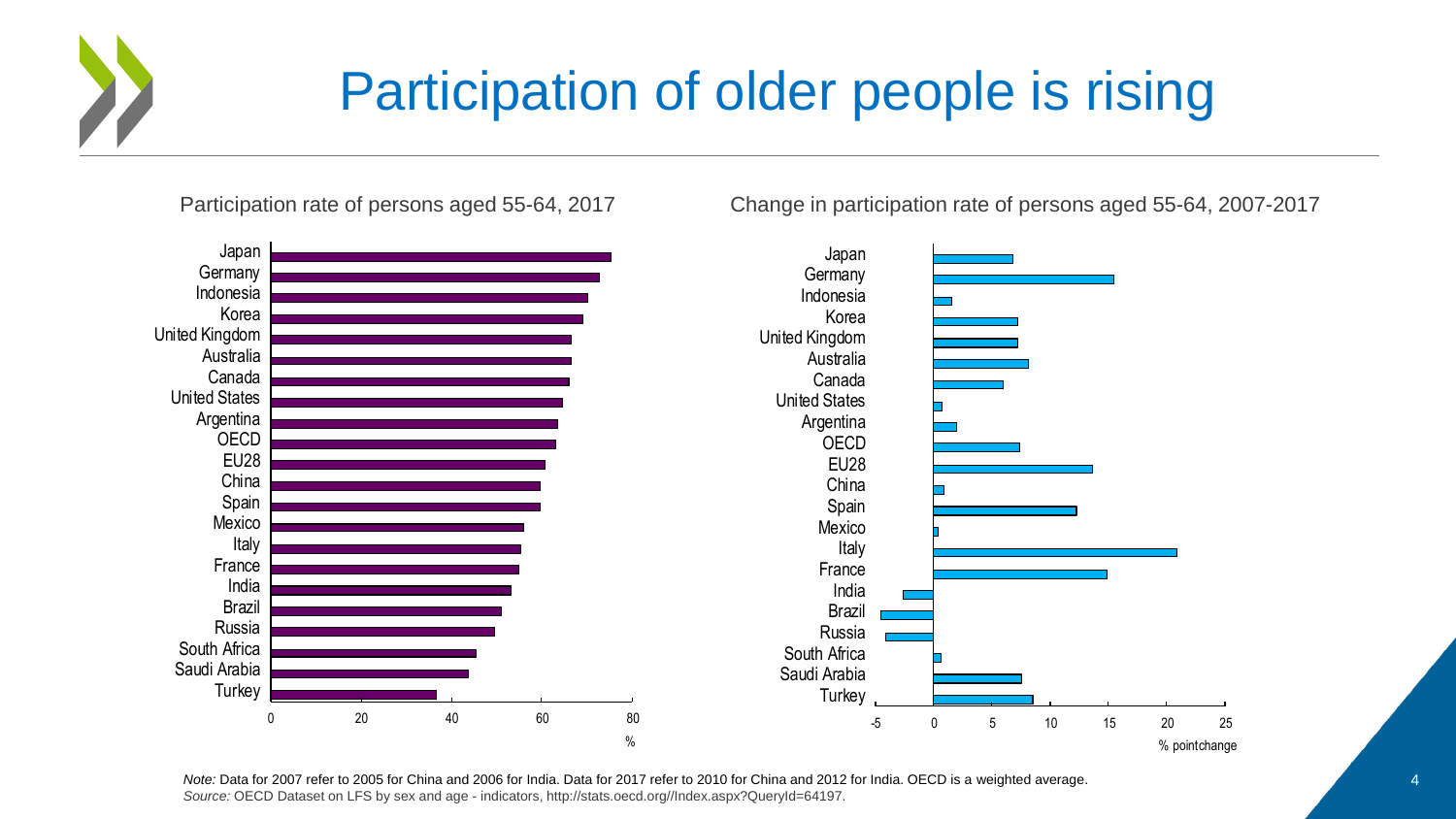

## But all labour resources need to be well-utilised

Participation rate by gender of persons aged 25-54, 2017



Share of young people (aged 15-24) who are not in employment or in education and training (NEET), 2017



*Source:* Eurostat for EU28 and European countries; and national labour force and household surveys for the other countries (census data for China).

*Note:* The data refer to 2010 for China, 2011-12 for India and 2015 for Brazil.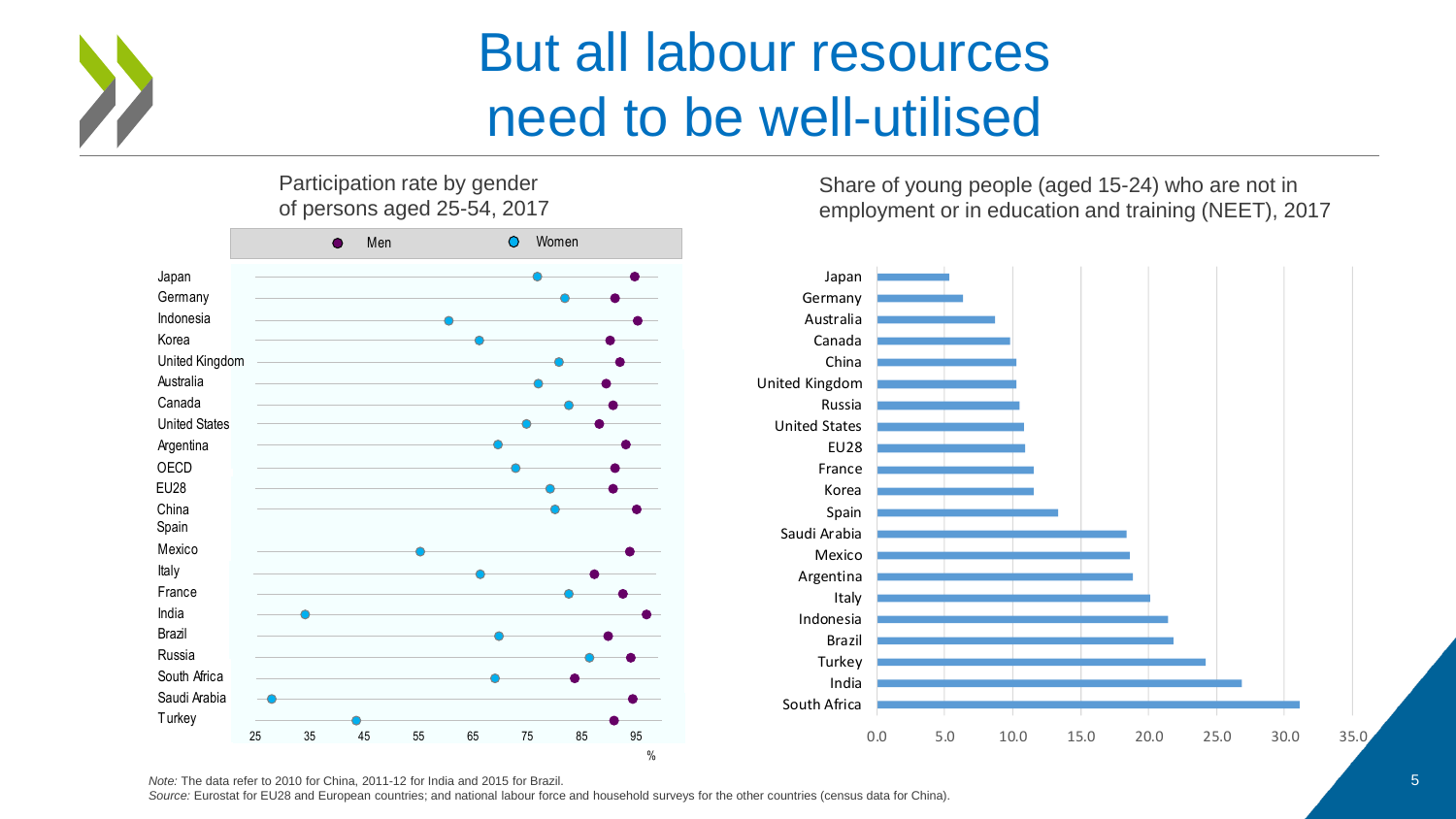

Ne al

#### **Countries have been taking action**

**Improving Employability** In Canada the TIOW provides a mix of group-based employment assistance

**Age Discrimination** USA has strong antidiscrimination framework **Job quality** UK set up national occupational health advice services.

**Raising SPAs** Russia will gradually raise the retirement age

**Training**  German PES supports SMEs by meeting training costs of older workers

**Retention of older workers** Japan efforts to delink wages with age and tenure through consultancy services to employers.

**Promoting youth employment**  In Brazil, PRONATEC aims to improve access to vocational education for young people

**Age management** Australia introduced a Productive Ageing Package to reduce barriers to employment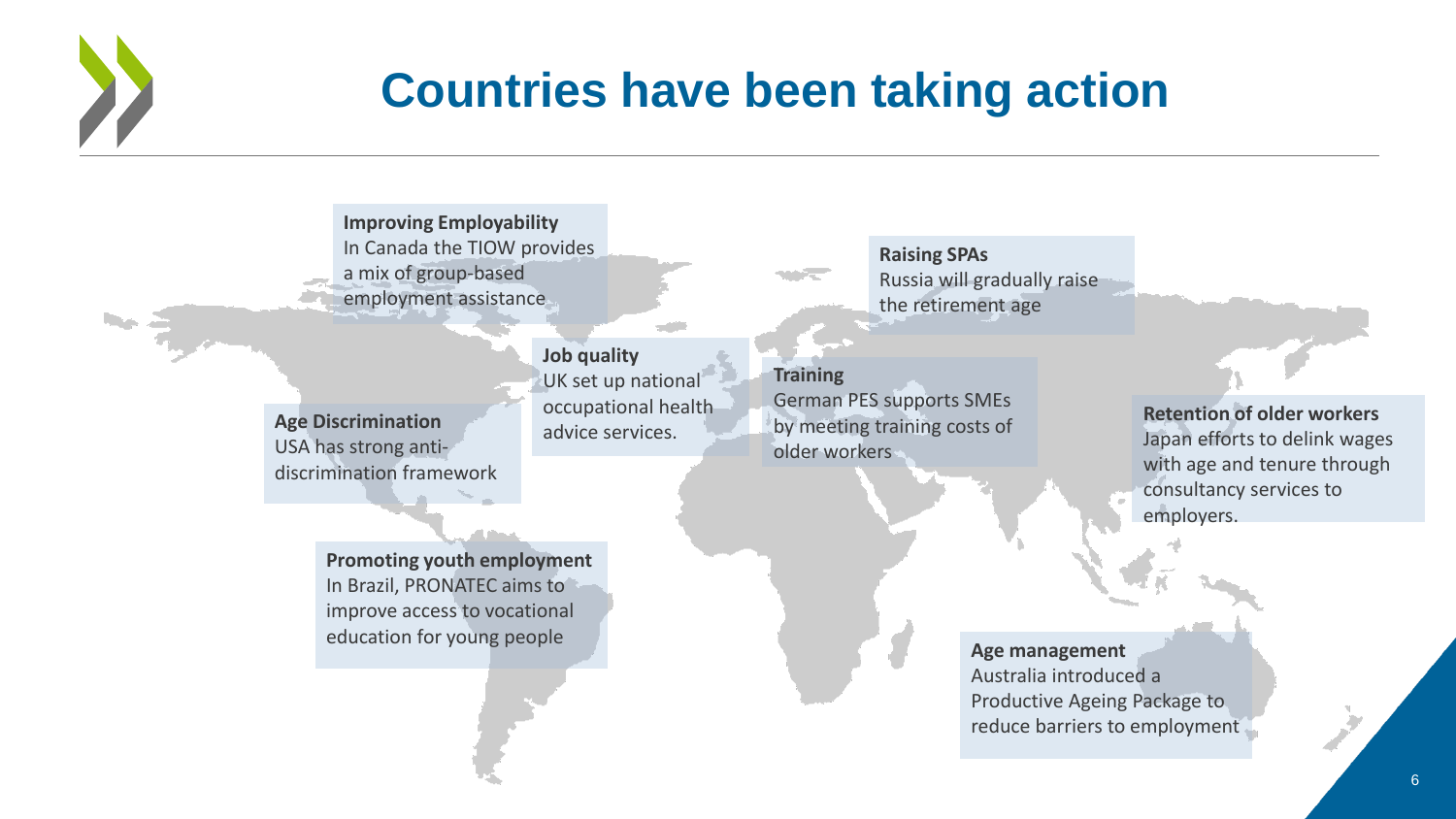

## A comprehensive approach to tackle challenges of demographic change (I)

#### Prevent disadvantages early on

- $\checkmark$  Promote a good start in working life by ensuring a smooth school-to-work transition by strengthening vocational education and labour market programs to connect disadvantaged youth with jobs.
- $\checkmark$  Tackle barriers to the acquisition of basic skills needed in the labour market by individuals from disadvantaged backgrounds, through targeted interventions during (pre-)school years.



#### Reward working lives and later retirement

- $\checkmark$  Enhance incentives working at an older age by: i) an old-age pension system that encourages and rewards later retirement; and ii) promoting more flexibility in work-retirement transitions.
- $\checkmark$  Restrict use of publicly funded early-retirement schemes by workers still in good health and able to work.
- $\checkmark$  Discourage or further restrict mandatory retirement by employers in close consultation and collaboration with employers' and worker's representatives.
- $\checkmark$  Ensure access to welfare benefits irrespective of age, but avoid their use for those still able to work as a pathway to early retirement.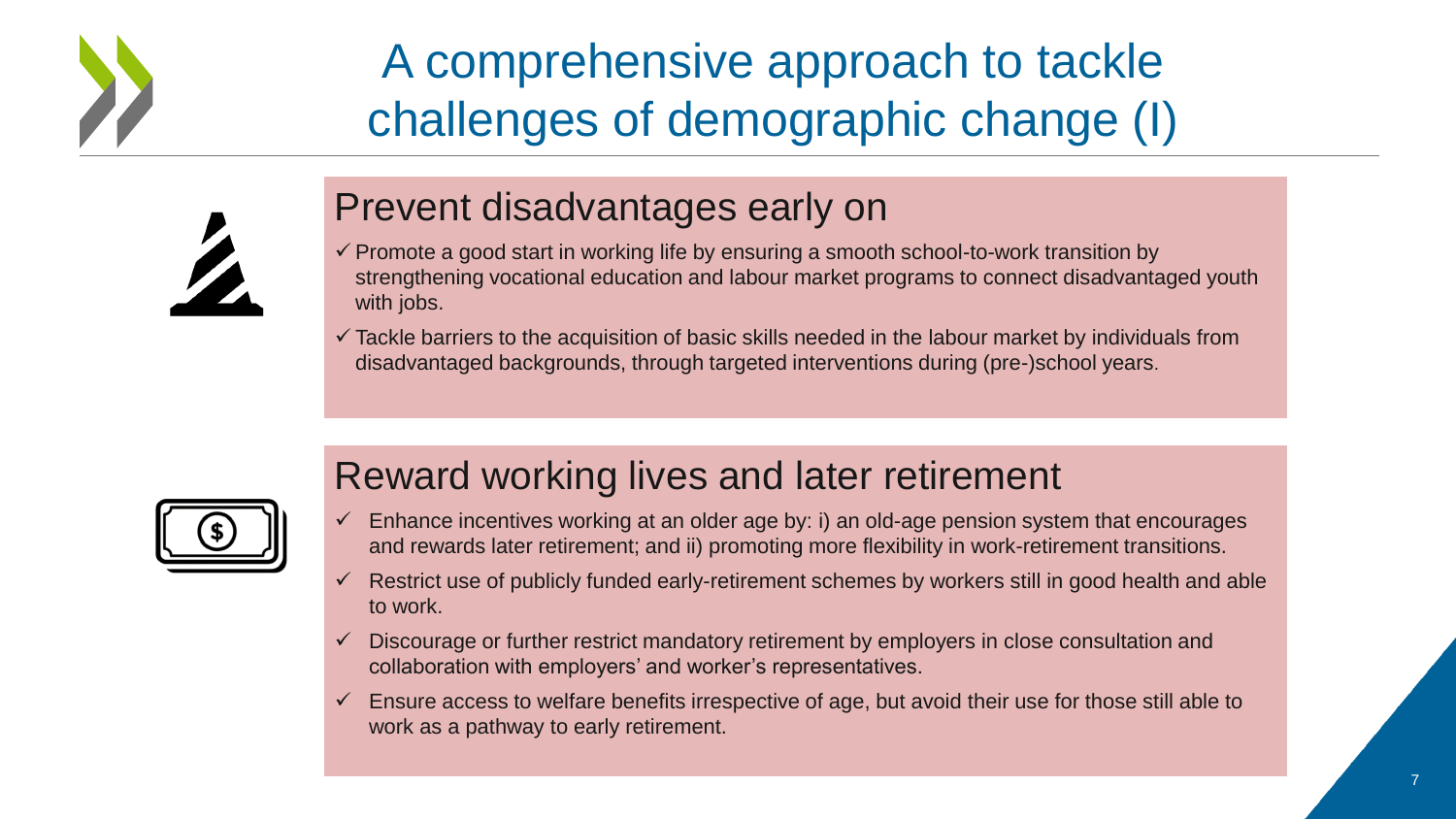

## **A comprehensive approach to tackle challenges of demographic change (II)**

#### Encourage employers to retain and hire older workers

- $\checkmark$  Address age discrimination in recruitment, promotion and firing of older workers.
- $\checkmark$  Promote a better match between labour costs and productivity of workers; and avoid age-based rules in employment protection and unemployment benefits.
- $\checkmark$  Encourage good practice by employers in managing an age-diverse workforce.



#### Promote employability throughout working lives

- $\checkmark$  Improve access to lifelong learning, especially for low-skilled and older workers; and better recognise skills acquired throughout working lives.
- $\checkmark$  Improve working conditions and job quality at all ages through: i) better regulations of workingtime & safety at work; ii) promotion of healthy working conditions; iii) well-designed sickness schemes; and iv) improving role of labour inspection bodies and occupational health care services.
- $\checkmark$  •Provide effective employment assistance to jobseekers at all ages via a package of counselling and training measures targeted at those most at risk of long-term joblessness